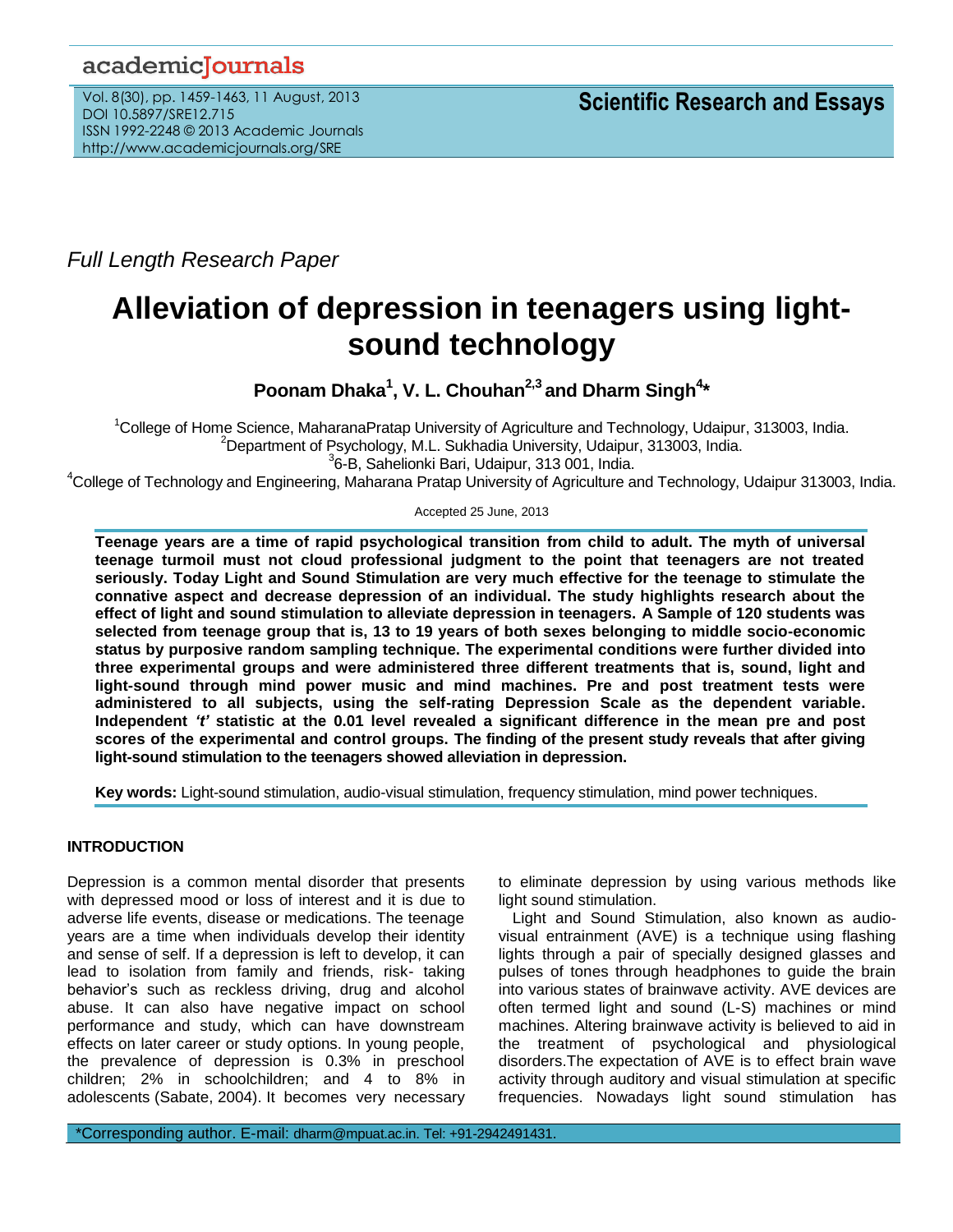become an effective method to alleviate depression.

Depression is a human experience where there is feeling of being pressed down by the external world. There are immense feelings of guilt, anger, despair rejection, disappointment but the over wheeling feeling is that of isolation. True depression in teens is often difficult to diagnose, because normal teenagers have up and down moods. These moods may go back and forth over a period of hours or days.

The prevalence of childhood depression has been estimated to be 1% in pre-pubertal children and about 3% in post-pubertal young people (as indicated in depression in children, clinical knowledge summaries, 2009). Depression is experienced by twice as many adolescent females as males. The prevalence appears to be increasing and affecting younger children due to greater awareness. Such adolescents frequently have psychosocial, education and family difficulties.

The work by Huxley (1963) and Budzynski et al. (1999) have shown that rhythmic information can produce unique sensory experiences, associated with the properties of the stimulation. These can include sensations such as activation, relaxation, discomfort and visual experiences. Shealy et al. (1989) research shows that light stimulation alone and electric devices can increase levels of a variety of neuro chemicals and hormones, including endorphins and growth hormones. This mainly explained many of the benefits noted by users, ranging from alleviation of stress, anxiety, depression and pain, to mental alertness and memory.

The study (Peniston et al., 1989) in which EEG biofeedback was used to train a group of chronic alcoholics to enter first the alpha and then the theta state, while another group served as a control group. They discovered that the alpha-theta group showed and extraordinary recovery rate many orders of magnitude grated than the control group. They found significant increases in warmth, abstract thinking, stability, conscientiousness, boldness, imaginativeness, and self-control, and significant decreases not only in depression but also in anxiety and other problems.

In Chaturvedi (1986) reported that negative symptoms in depression are the results of inability to enjoy recreational interests and activities. A study (Berg, 2004) revealed that by treating with the depression AVE session, depression was reduced significantly as recorded on the Geriatric Depression Scale (GDS). Seasonal Affective Disorder (SAD) affects up to 6% of the population, primarily in the winter months and at higher latitudes. Light-box therapy has been the traditional intervention for SAD, where the individual is exposed to a bright light for substantial periods in an effort to replace the lack of sunshine.

The study reported that Audio-visual entrainment (AVE) is a viable treatment for SAD (Berg, 2004). The study involved 74 participants in a comparison design with a control group (no flashing lights or pulsed tones) and an AVE group that received a placebo treatment (AVE at 1 Hz

flashing lights and pulsed tones) for 2 weeks, followed by an active treatment phase (20 Hz flashing lights and pulsed tones) for another 2 weeks. The results indicated that 20 Hz AVE reduced both depression and anxiety symptoms. The 20 Hz AVE treatment condition also produced significant improvements in social life with the family and at work, and increased happiness and energy (Berg, 2009).

The rate of the flickering light causes the brain waves to "entrain" or match any set frequency to a more appropriate rate, such as beta, alpha, or theta, depending on the desired results. At certain frequencies, this flickering can cause a major reduction of anxiety and induce deep mental and physical relaxation. This stimulation also increases the release of certain known neurotransmitters such as dopamine, serotonin, acetylcholine, norepinephrine, and endorphin. Endorphin, which is an amino acid secreted in the brain, has a pain-relieving effect like that of morphine and lowers pain intensity (Ruth Olmstead) and research suggests this endorphin release reduces depression and aids emotional stability, giving one a calmer, more restful approach to life.

Up to 24% of young people will suffer an episode of major depressive disorder, with the mean age of onset for the first episode being about 15 years (Martin, 1996). The younger the teenager the more likely it is that depressive symptoms will be related to family dynamics. Depression in teenagers is under-recognised and under- treated. It is important to emphasise the new technologies to alleviate depression in teenagers. This paper highlights research about the effect of sound, light and light- sound stimulation to alleviate depression in adolescents.

## **METHODOLOGY**

The locale of the study was confined to the schools of Udaipur and Jhunjhunu district of Rajasthan state in India as these schools are motivated for quality teaching and inspire their students for such mind empowering technology. The locale was selected according to the availability of sample, convenience and mobility of the investigator.

A sample of 120 students were selected from teenage group that is, 13 to 19 years of both sex belonging to middle socio-economic status by purposive random sampling technique from Udaipur and Jhunjhunu district of Rajasthan State. Out of which 90 subjects were selected as experimental group and remaining 30 were kept in controlled group.

The experimental conditions was further divided into three experimental groups and were administered three different treatments of mind power techniques that is, sound, light and light-sound through mind power music and mind machines (Michael, 1992; Bapna, 1992; Bapna, 1991). The sample was also divided on the basis of Gender that is, male and female and further by having early teenage (13 to 15 years) and later teenage (16 to 19 years) group of respondents to see the difference of mind power techniques among these group of respondents.

The data for present research was collected in different stages. A pilot study was conducted with 20 samples prior to the main data collection. For each treatment 5 samples were selected and given each treatment that is, sound, light and light- sound. Pre test, post test design was used by giving interventions of three type of experimental conditions. Each group was administered a group of pre test. In the experimental group each of the subject were given their treatment as selected by investigator and were instructed to use it for six days a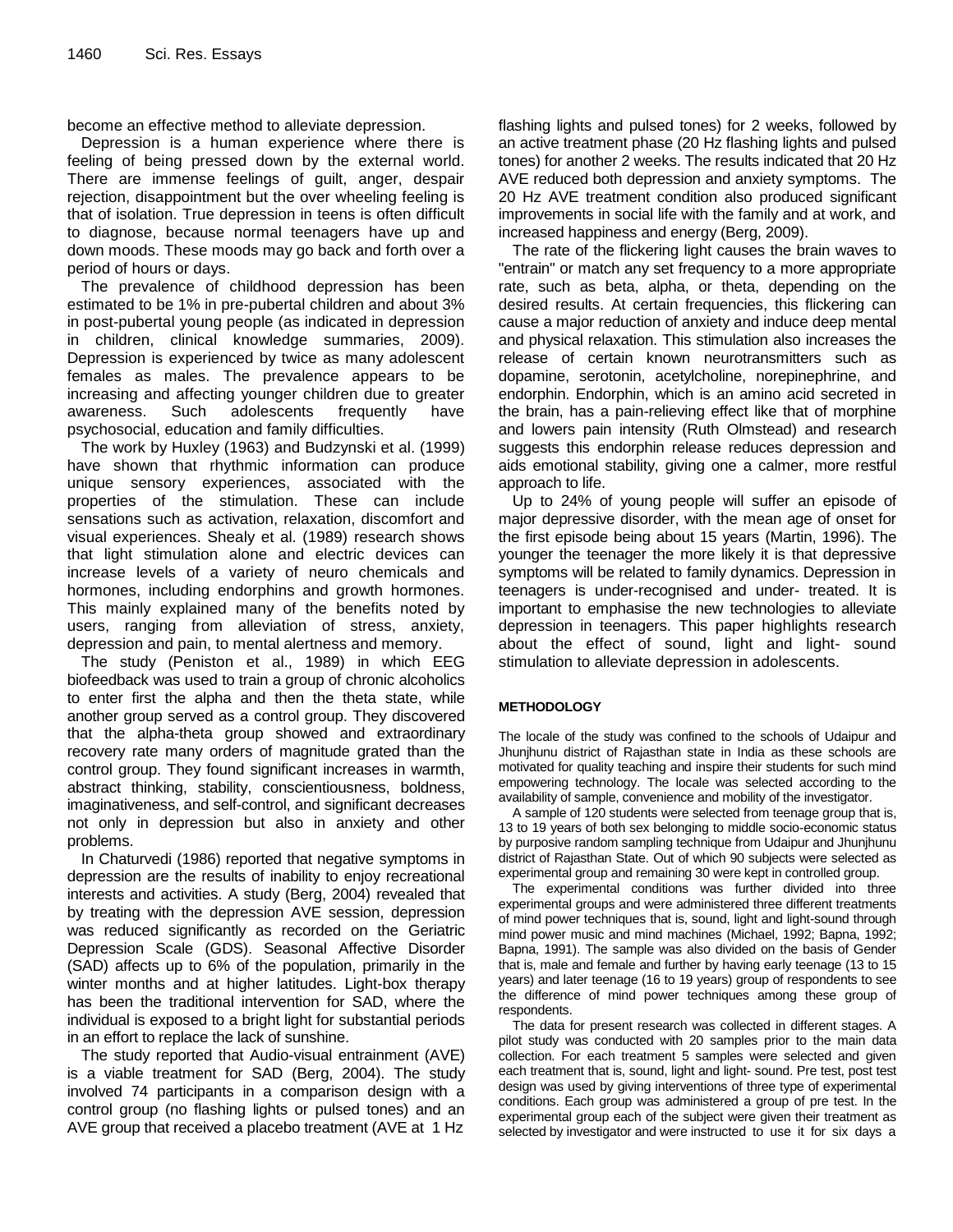#### **Measures**

A light and sound instrument is a mind entrainment tool Dhaka (2000). Light and Sound Stimulation, also known as brain wave entrainment, has been found to increase brain activity through mind machine and music using varied flickering lights placed over the eyes, and through the use of specified sounds and tones heard while wearing headphones. Through the use of audio (headphones) and visual (eye frames with LEDs) stimulation, listeners are gently guided into specific states of mind. Each audio beat and light pulse is a specific frequency. Minds think in terms of frequency. Brainwaves change frequencies based on neural activity within the brain, be it by hearing, touch, smell, vision and/or taste. These senses respond to activity from the environment and transmit that information to the brain via electrical signals. Hearing and vision are considered the favourable senses for affecting brainwaves safely. By presenting these beats and pulses to the brain, within a few minutes, the brain begins to mimic or follow the same frequencies as the stimuli (the beats and pulses). This process is known as brainwave entrainment. The investigators used commercially available cassette and mind machines for this study. These devices were based on sound, light and light-sound stimulations.

#### *Instrument -I*

Sound stimulation was given by "Dr. Anil Bapna's Mind Power Music"TM cassette. These cassettes uses relaxing music based on raga Anil™. Raga Anil is the culmination of Indian music. It is defined as natures music. It means any music that gives you the feeling of being in a park or being in natural surroundings like near a river in the forest or near a seashore etc. is Raga AnilMind power music (Bapna, 1992; Bapna, 1991) contains subliminal messages. It means that there are messages, which are hidden from conscious mind. But, subconscious mind can hear these messages and accept them. Since conscious mind cannot hear them, it ones not interfere with these messages. They simply go to the sub-conscious mind and programs or control the mind to change the behaviour in the desired way. The cassette is of 30 min and both the sides are same.

#### *Instrument-II (Universal's Mind Machine User's Guide 1997)*

Light stimulation was given by "Universal's Mind Machine (Model Faster Learning)<sup>"™</sup>. The device is portable. It generates 14 Hz frequency (the scientific term for flashes or cycles per second) flashing light in both closed eyes simultaneously with variable intensity, which can be varied accordingly. The stimulation was given through special eye glasses which consisted by small red light emitting diodes (LED's) two per eyes are mounted in a black plastic frames of the folding sunglasses style.

#### *Instrument-III*

*(Universal's Mind Machine User's Guide 1997)* Light-sound stimulation was given by "Universal's Mind Machine (Model super IQ)"<sup>1M</sup>. It combines rhythmic light and sound stimulation. The stimulation is given by special cassettes through special eyeglasses with flashing lights in both closed eyes simultaneously with variable intensity and stereophonic headphones. The cassette is of 10 min and both the sides are same. The lights flash in certain pattern and there are certain sound signals containing subliminal messages. As a result, it has the

ability to change brain waves to alpha, beta, theta, or delta. This device has been used to explore consciousness, to relax, to enhance intelligence and performance, for learning, for sleep and energy.

#### **Statistical analysis**

#### *Self-Rating Scale (SRC)*

All the three treatments that is, sound, light and light-sound were considered as independent variables of the study. The result is concluded on the basis ofself-rating scale done by an individual.The scale was constructed by Zung (1965) as adapted in Hindi by Mirza (1983). It is a short, simple, self-rating scale. It consists of item, which characterize depressive symptomatology of an individual dealing with the areas of four basic disturbances, namely, Psychic or Affective, Physiological or Somatic, Psychomotor and Psychological concomitant. The total time for administration is 10 min. There are twenty items in the Scale with 2, 8, 2 and 8 items respectively for each of the said four areas. Rating is to be done on the four quantitative terms; none or little of the time, some of the time, good part of the time and most or all the time. The scoring of each of the said four points of the scale are 1, 2, 3 and 4 respectively. The scale rates the subjects so that more depressed subject will have higher scores. The maximum possible score that can be obtained by a subject is 80. There is no time limit in responding to the scale. The reliability of the scale by Split-half method is 0.73. The author has reported the scale to be valid by methods of Content validity, logical validity, construct validity and concurrent validity.

The mean, standard deviation and `t' values were calculated for each dependent variable and difference between male and female, early and later teenagers and pre and post scores. To see the difference between independent variables namely: sound, light and sound-light stimulation's, analysis of variance was done.

## **RESULT AND DISCUSSION**

The results of various parameters were as follows: Table 1 shows that there was no difference in depression at pre and post testing stage in relation to sex. In relation to age it was found that early teenagers were less depressed than their counter parts at pre testing stage and post testing stage but the difference was non -significant.

Table 2 reflects that there is a significant difference between post test scores of Depression in different treatments. The males and later teenagers seem to be more depressed because they are worried about their future at this stage. During this period they are facing uncertainty for their future. They are searching for their career. It has been proven than Brain tools can produce deep and lasting relaxation to reduce the feeling of loss of control or helplessness that contribute to anxiety and depression.

Table 3 and Figure 1 indicate that all the three treatments are at par. From the Table 3 it is crystal clear that all the three treatments (Post test score) were found to be significantly higher than the post test of Control group. The scores obtained for Super IQ, Faster Learning and Music are 7.9, 9.0 and 9.35 respectively.

The pre-test SRC score for light-sound (Super I.Q.), Light (Faster Learning), Sound (Music) and controls groups were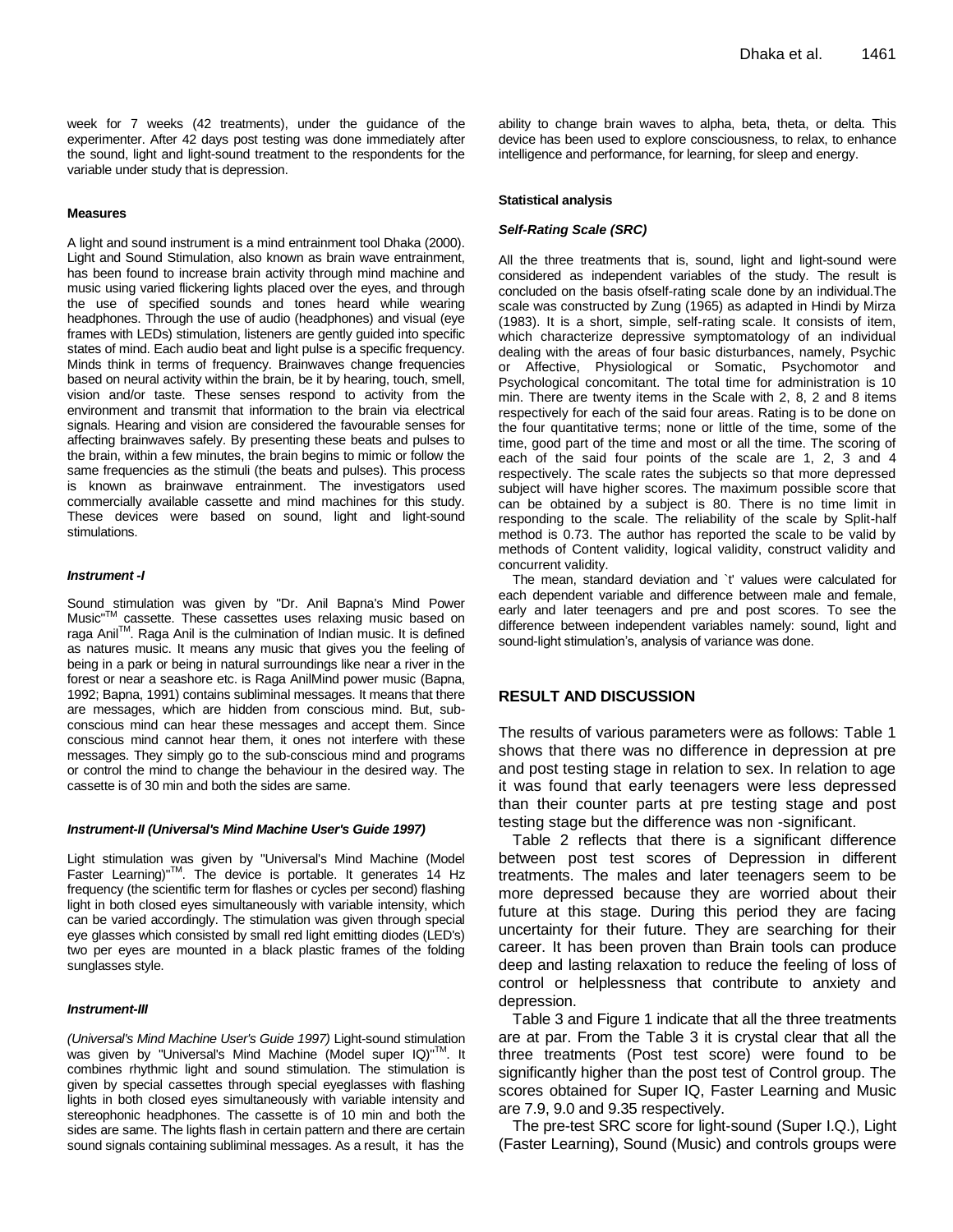| <b>Testing stage</b>          | Pre test           |                    |           | Post test                 |                    |           |
|-------------------------------|--------------------|--------------------|-----------|---------------------------|--------------------|-----------|
| Gender                        | <b>Male</b>        | Female             | `t' value | <b>Male</b>               | <b>Female</b>      | `t' value |
| Mean                          | 53.1               | 53.0               |           | 48.7                      | 48.0               |           |
| S.D.                          | 3.2                | 3.1                | 0.29      | 4.5                       | 4.1                | 0.10      |
| `t' value                     | 63.5               | 64.6               |           | 42.0                      | 45.1               |           |
| Stages of<br><b>Teenagers</b> | Early<br>Teenagers | Later<br>Teenagers |           | Early<br><b>Teenagers</b> | Later<br>Teenagers |           |
| Mean                          | 52.0               | 54.1               |           | 47.0                      | 49.8               |           |
| S.D.                          | 3.1                | 3.0                | 0.51      | 4.4                       | 3.7                | 0.65      |
| `t' value                     | 65.6               | 70.4               |           | 41.0                      | 52.0               |           |

Table 1. Showing Mean, Standard deviation and `t' value for Depression.

**Table 2.** Mean squares of pre test and post test score for Depression.

| Source of variations      | Degree of freedom | <b>Pre test</b> | Post test |
|---------------------------|-------------------|-----------------|-----------|
| Effect between treatments |                   | 30.30           | 255.71**  |
| Error (with in)           | 116               | 40.97           | 48.58     |

\*\*Significant at 0.01 level.

Table 3. Standard deviation and 't' value of pre test and post test scores for depression.

| <b>Treatments</b> | Pre test |      | Post test   |             | `t'value  |                 |
|-------------------|----------|------|-------------|-------------|-----------|-----------------|
|                   | Mean     | S.D. | <b>Mean</b> | <b>S.D.</b> |           | <b>Gain (%)</b> |
| Super I.Q.        | 53.63    | 5.27 | 49.40       | 5.17        | $3.14**$  | 7.9             |
| Faster learning   | 53.87    | 6.08 | 48.97       | 7.19        | $2.85***$ | 9.0             |
| Music             | 51.63    | 7.36 | 46.80       | 8.45        | $2.36*$   | 9.35            |
| Control           | 52.90    | 6.69 | 53.77       | 6.67        | 0.60      | ٠               |
| <b>SEM</b>        | 1.17     |      | 1.27        |             |           |                 |
| C.D. 5%           | NS.      |      | 3.58        |             |           |                 |

\*\*,\* Significant at 0.01 and 0.05 levels, respectively.

53.63, 53.87, 51.63 and 52.93 and the pre-test SRC score for light-sound, Light, Sound and controls groups were 49.40. 48.97, 46.80 and 53.77. Subjects of light-sound, Light, Sound and controls groupshad reduced depression 7.9, 9.0 and 9.35 percents, as shown in Figure 1.

There is powerful evidence that effect of electroencephalographic (EEG) driven photic stimulation on a case of depressive disorder, as measured by a psychometric test of mood states, EEG parameters, and several autonomic indices. The EEG-driven photic stimulation enhances the alpha rhythm of brain wave using photic signals, the brigtness of which is modulated by a subjet's own alpha rhythm. The treatments brought about the following changes: an improvement in general mood state, alpha rhythm increase, cardiac parasympathetic suppression, and increased skin conductance level. In addition, significant correlations between alpha rhythm increase and cardiac parasympathetic suppression or cardiac sympathetic predominance were observed with

each inpatient treatment. Significant correlations between alpha rhythm increase, cardiac parasympathetic suppression, or cardiac sympathetic predominance and the improvement of general mood state were also observed. Thus, from these observations, it was concluded that the alpha enhancement induced by EEG-driven photic stimulation produced an improvement in the patient's depressive symptomatology connected with cardiac parasympathetic suppression and sympathetic predominance (Kumano et al., 1996).

There is also evidence that the brain wave asymmetries may be linked to depression. Henriques and Davidson (1990) tested the EEGs of a group of normal subjects who had never been treated for depression, and a group of subjects who had been previously depressed and later successfully treated for depression by giving light, sound stimulation. The finding of the present study also reveals the same that after giving light, sound stimulation to the teenagers they showed a significant decrease in